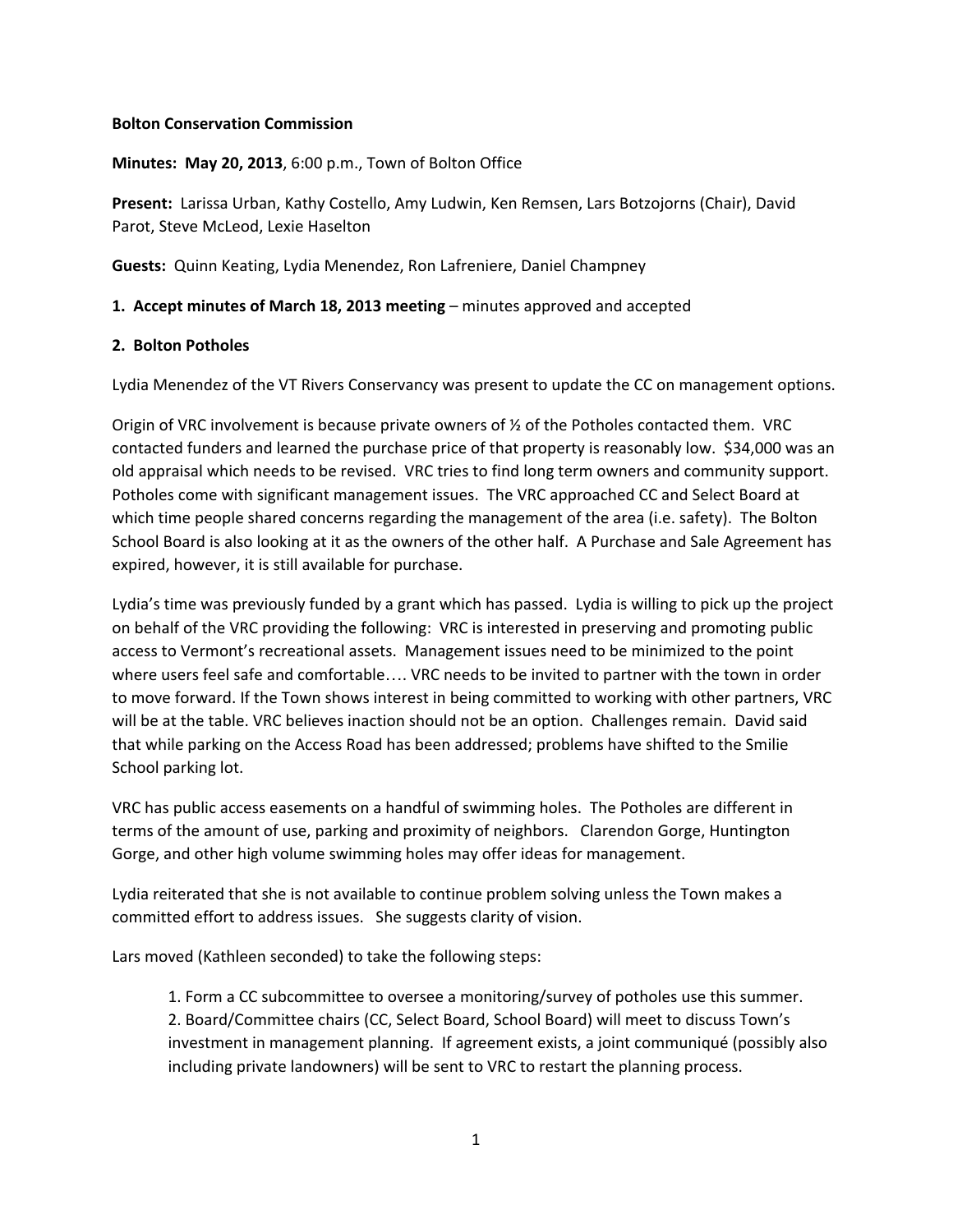Discussion: Last year the Town boards were non-committal, however the Select Board was open to having the VRC in the community to engage the public in conversations (including two public meetings). In 2012 the Select Board focused on addressing parking issues on the Access Road. Steve said that discussions with other Boards should not preclude any options for future management.

Motion carried unanimously.

## **3. Science to Action (ECOS) project**

Lexie updated the CC on project status.

Amy and Lexie (and now also Ken) have represented the CC on the four- town Steering Committee. Jens Hilke, a state wildlife planner, is donating time to help in the project. A community values meeting will be held at the Jericho Elementary School on May 29 (6-8 p.m.). Attendance by at least 20 (diverse) Bolton community members is desired. During the summer there will be a series of public field walks/public events (e.g., wildlife tracking, woodlot management) across the four towns. There is also an online mapping tool that can be found on the project's web site. The CC discussed knowledgeable community members who should attend the May 29 event and divvied up who should contact them. Certain Bolton landowners are being contacted for permission for Arrowwood Environmental staff to access their land for intensive field inventories. Steve expressed concern that the results of the project could be used to restrict uses of land. Amy said that recent court opinions regarding Act 250 have led to the need for these types of inventories in reviewing development plans. The DRB and Planning COmmission are looking for this information to inform zoning by-laws and the development review process.

The Science to Action project has been underfunded and towns have the ability to further fund field inventories if they would like. In terms of Bolton, potential funds could come from an outside grant. Amy will find out more about that option. If that grant doesn't come through, the CC could use funds from its annual budget and/or request funds from the Bolton Conservation Fund. Currently, the CC has \$1,464 remaining in its FY2013 budget, which expires on June 30 (the FY2014 budget is only \$500). The Conservation Fund has around \$25,000 available, however the CC agreed that those funds should be saved for other conservation projects with immediate impact.

Lars moved (Lexi seconded) that the CC approve the use of funds from the FY2013 annual budget to augment the existing project funds, on the condition that other funds are not available.

Discussion: Arrowwood had to cut \$12,000 from the original budget, which means Bolton would need to make up \$3,000 to achieve the original plan. Concern was expressed about what work would be accomplished with these funds and that it should take the form of further field inventory as much as possible. It was agreed that the Town could steer Arrowwood towards certain parcels. Ken suggested that the Planning Commission has a vested interest in the results of this project and so should help contribute additional funds. David expressed concern that Town funds need to be used at all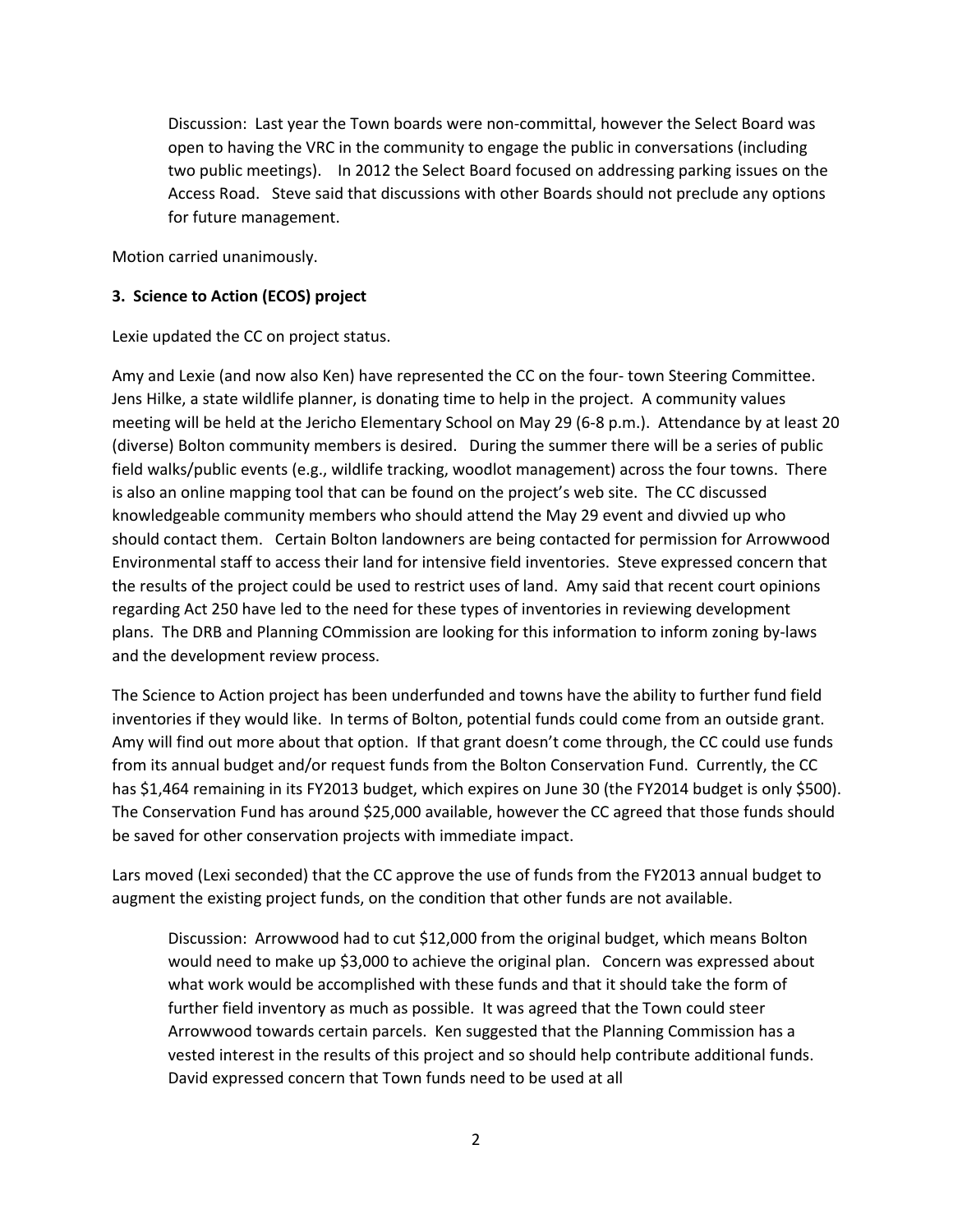The motion carried, 6-2, with the stipulation that the Planning Commission be requested to contribute part of the shortfall. Lars will coordinate funding issues and keep the CC informed.

## **4. Preston Pond Conservation Area Management Plan**

Lars stated that approval of the draft plan will wait until the next meeting to allow committee members more time to review it, and to address issues raised by CRAG-VT and potentially by VAST. Larissa and David asked about signage and promotion of the Area. Lars stated that it is a local resource that certainly could use enhanced signage, but that broad promotion is not desirable. The draft plan addresses these concerns. The focus of the plan is wildlife management and to introduce some habitat diversity.

# Volunteer Steward position

Quinn Keating was invited to the meeting to express his interest in the position. He and the CC agreed that the position description is broadly written and 2013 will serve as a trial period. Quinn asked the CC for priorities and also stated his own ideas for near-term projects. The Committee unanimously welcomed Quinn to the position (pending final SB approval) and asked him to submit a list of needs to be funded by the CC annual budget. He will do so soon so that funding for Preston Pond projects can be balanced with funding for the Science to Action project.

Lars will keep the CC informed on budget needs and promptly contact the SB for final approval of Quinn's candidacy.

## **5. Other Business**

● **Long Trail relocation and bridge construction update**

DRB will soon issue a final decision from the Town. GMC is lining up remaining permits and funding to begin construction this summer. David and others shared concerns re: the northern abutment and future flooding, people jumping off the bridge, visual impacts, universal access to the bridge, the safety of crossing the RR and using the Notch Road underpass, and the extent of trail development on the Sara Holbrook property. Lars will relay these concerns to GMC.

**● 4X4 Center Off-Road Driver Training School Master Plan Application** DRB looking for CC input on plan. David (and Lars) to see if the CC can offer any input on natural resource issues that the DRB hasn't already addressed.

## **6. New Business**

Larissa requested that at the next CC meeting we discuss the CC's participation in state land planning on the Bolton Nordic lands. She expressed interest in being the CC liaison with VT DFP&R.

Meeting adjourned at 8:17 p.m.

Respectfully submitted,